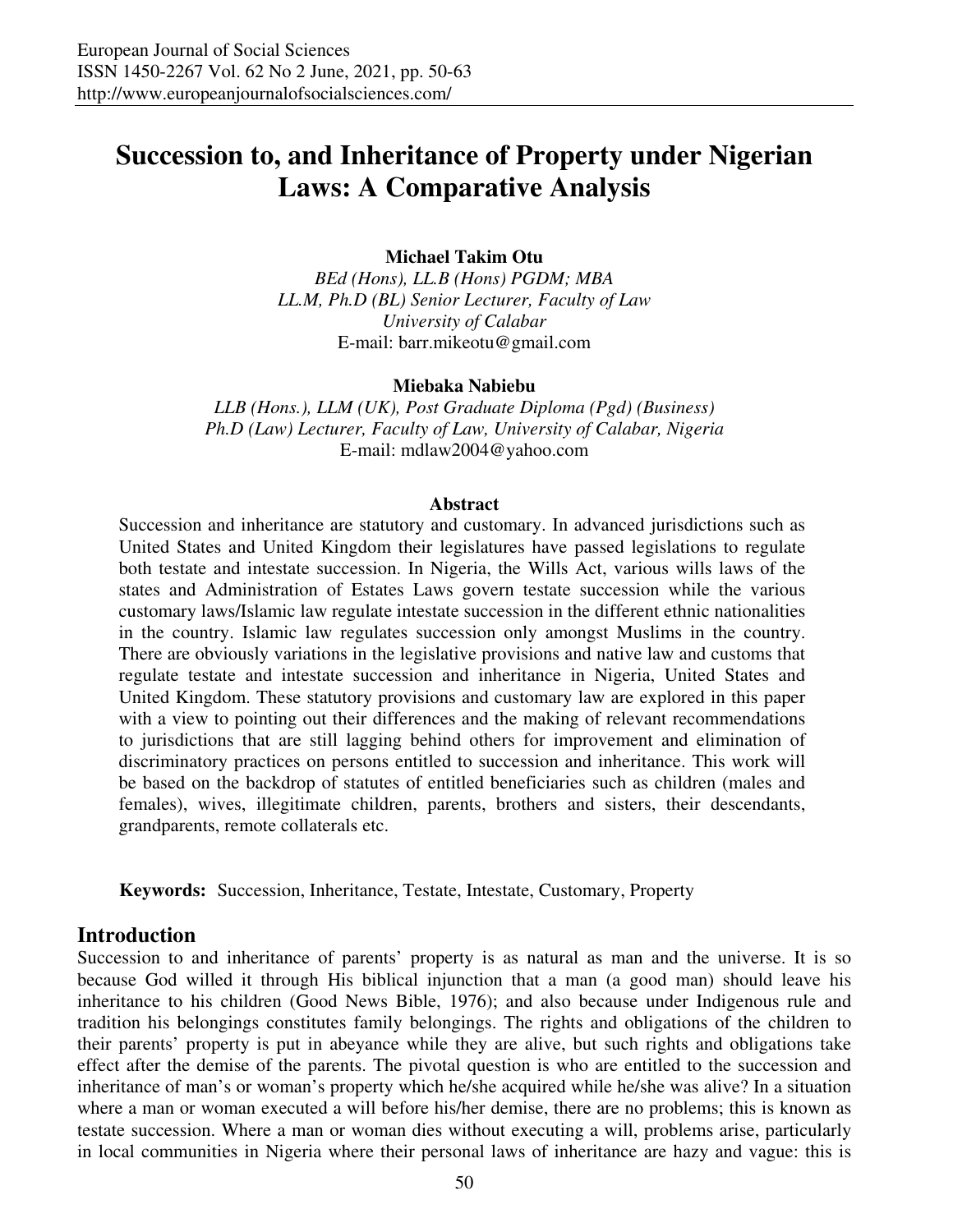intestate succession. Cases abound where uncles and other extended family members had/have dispossessed a deceased man's widow and children of property he acquired while he was alive.

It is apposite to point out that while alive an industrious and sagacious man or woman acquires properties that can be classified into real and personal properties. Real property is immovable and includes land and all fixtures attached to the land while personal property is movable and includes cars, money, goods, trinkets, shares, clothes, titles etc. Both real and personal properties owned by a man or woman are jointly known as his/her estate. Legally, the children, widower and widow are recognized as a demised man's or woman's beneficiaries or successors, because they are entitled to the succession and inheritance of his or her estate.

## **Literature Review**

Succession is defined as the passing of possessions to persons upon the demise of the proprietor of the possessions (Animashun & Oyeneyin, 2002). The legal implication in this definition is that the deceased person does not merely pass only the property but also passes the rights and obligations attached to the property in law to his or her successors. The use of "persons" makes this definition vague because the "persons" are not definitive. It means that the deceased person could pass his property to the whole world. The hallmark of succession is that it is the law, natural or human, that confers the rights and obligations of succession and not the deceased owner of the property. Invariably, the law of succession transmits the rights and obligations of a deceased person over his property or estate to his successors or heirs, through the distribution of his property, and regulates the administration of the estate by his personal representatives and the state's participation. Testate Succession is when a person executes a will on the distribution of property amongst his or her successors or heirs before his or her demise. This type of succession is regulated by various legal frameworks as shall be seen infra. Sharon Crosby defines intestate succession as "a situation which occurs where a person dies without leaving a valid will" (Crosby, *2020*). This definition suits only United Kingdom where a person could die leaving a legitimate will but does not share out all his property. In Nigeria, an intestate succession exists when an individual dies without writing a will (Animashun & Oyeneyin, 2002). Inheritance means possessions obtained from a predecessor through laws of intestacy. Here, a person receives property by inheritance or devise. The verb form, to "inherit" also means to receive property under the laws of intestate succession upon the ancestor's death (Garnar & Black, 2019). From these definitions it can be clearly noted that inheritance does not cover testate succession, but only intestate succession. Succession, however, includes inheritance.

#### **Reasons for Succession and Inheritance**

There are many reasons why ancestors bequeath their properties to their descendants whom they predecease. Biblical injunction suggests that God has mandated a good man to leave his wealth (properties) to his children and grandchildren after his demise. This divine injunction forms part of the natural law which obliges a man to bequeath his properties to his children. It is pertinent to point out that the divine and natural law obligations which mandate a man to leave his wealth to his children and grandchildren does not discriminate among the children (whether male or female) that should succeed to or inherit their parents' property. Acosta (2014) posits that in United States the entitlement of getting property by bequest is not a natural right but a conception of law, the parliament of a state has plenary command or complete authority over the descent and allotment of possessions within the boundaries of the state in line with restrictions found in Constitutions and accords. The same author maintains that the transmission of possessions from ancestors to offspring has been documented and imposed since biblical eras. He also avers that succession in USA is obtained from the civil law as well as the English laws of distribution. Crosby (2020) also opines that the inheritance of moveable property in the United Kingdom is regulated by the law of the testator's domicile at the date of his/her demise, that is, the different inheritance statutes. Domicile is a concept under private international law which refers to the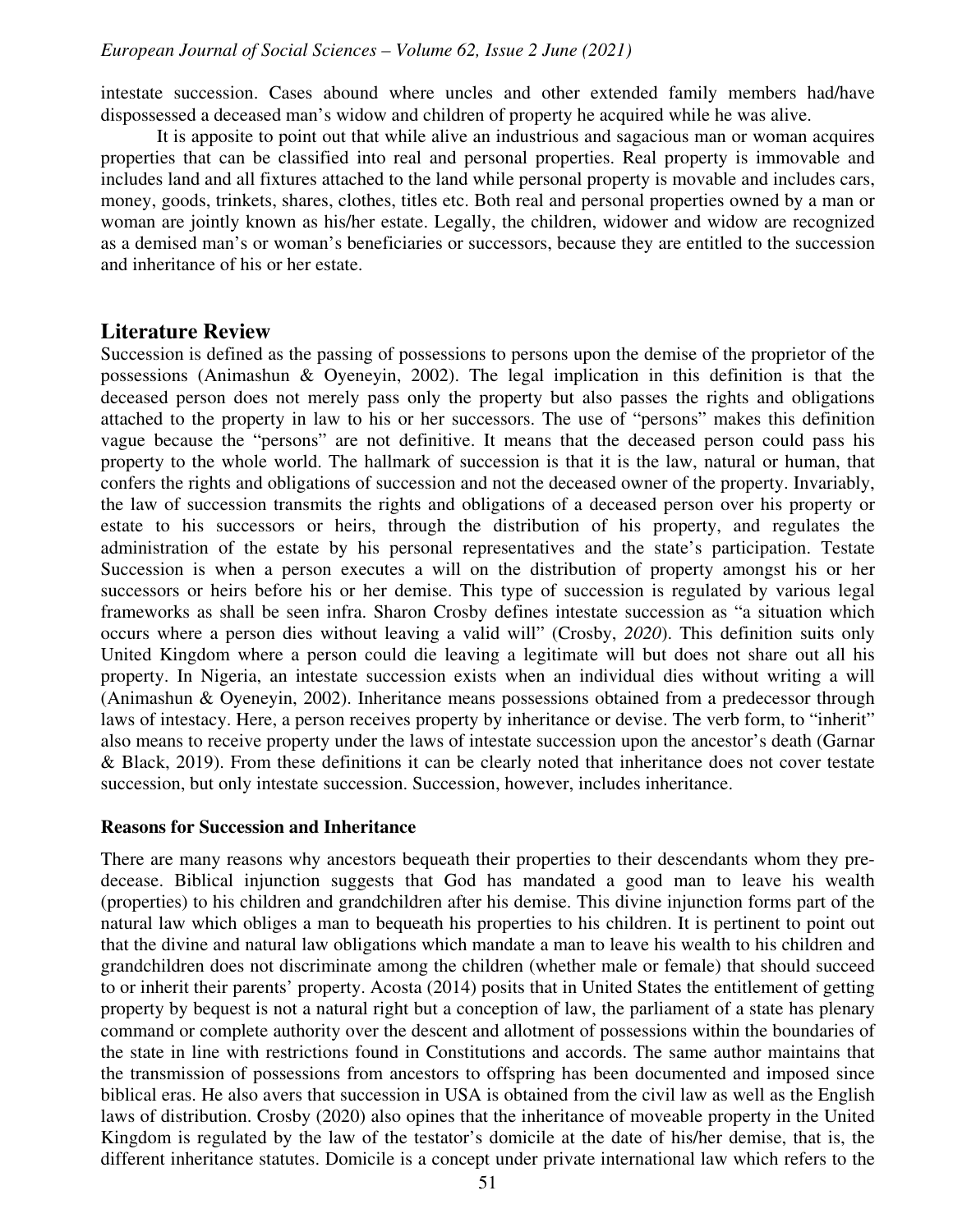state or country where an individual lives permanently or on indefinite basis. It need be observed and rightly too that in the UK it is mandatory for persons leaving their estate to any chosen beneficiaries to execute their wills before their demise.

#### **Laws of Succession and Inheritance in Nigeria, United States of America and United Kingdom**

#### **Succession and Inheritance Laws in Nigeria**

Conservatively, Nigeria has about 500 ethnic nationalities each with its distinctive native law and custom or personal law that regulates inheritance and succession to property, some of which are still repugnant to natural justice, equity and good conscience even in the  $21<sup>st</sup>$  century. The literacy level is still low and majority of the citizens of Nigeria live in rural areas with high levels of poverty, lingual franca impairment and limited abilities to read and comprehend as well as wallowing in many other forms of socio-economic inequalities, that hinder, litigations of discriminatory practices in property distribution of their demised ancestors. Execution of wills can only be found among the few rich and educated persons who are minded to protect their heirs and beneficiaries after their demise against discrimination in the distribution and outright dispossession of their devised property.

Succession and inheritance laws of some of the ethnic nationalities such as Efik, Ibo, Yoruba are explored hereunder.

#### **Efik Rules of Inheritance and Succession**

The Efik customary rules of inheritance is not strictu sensu, patrilineal or of primogeniture, that is, only male children can inherit their deceased father's property. This is informed by the practice of appointing even daughters as successors; hence they can not only inherit their parents' property, but can also be appointed as heads of their families (Kooffreh & Kooffreh, 2018). It need be emphasized that the patriarchal system practiced by the Efik has oriental origin, in which the patriarch among the Hebrew or Jewish people functioned both as father and ruler of the family unit. The patriarch in the Efik culture and tradition was the male head and ruler of the family. He exercised titanic powers with the assistance of his council of freemen.

Under the Efik indigenous law and tradition, the following constitute heritable property that can be inherited by the deceased's survivors: status and titles, moveable and immoveable property. Even though the general rule in a patrilineal system is that female children have no right of succession to their fathers' and mothers' estates, some Efik customs are permissive on this discrimination. In order to shut out members of extended families from the inheritance of such father's and mothers' properties such female children who are appointed as heads of their families are not expected to marry, but can beget children out of wedlock; their male children would be expected to perpetuate the lineage. The caveat is that the paternity of such male children must not be acknowledged by their biological fathers.

The dominant feature of the Efik customary law of succession is the democratic will of surviving members of a family which, invariably, overrides the principle of primogeniture, that is, the majority decision of the principal members of a family can overturn the nomination of a man as head of his family by a deceased testator.

The case of Inyang v. Ita (1929) is a locus classicus on the overriding influence of the family's democratic will over nomination of head of family by a deceased testator. In that case, the plaintiff claimed that as the eldest son of his father, he was entitled to the headship of the family by right of primogeniture, so the democratic election of the head of the family was contrary to Efik customary law. The court held that before the advent of the colonial government to Calabar with its establishment of law and order, headship of a family (house) belonged as of right to the senior male member of the family or house, who assumed such headship at his own peril. If he failed to secure support from family members, he either went on exile or was put to death if he elected to stay. Subsequently, the decision in *Inyang v. Ita (1929)* was criticized by Calabar District Court Judges who doubted the probative value of evidence adduced before the Judge that decided the case.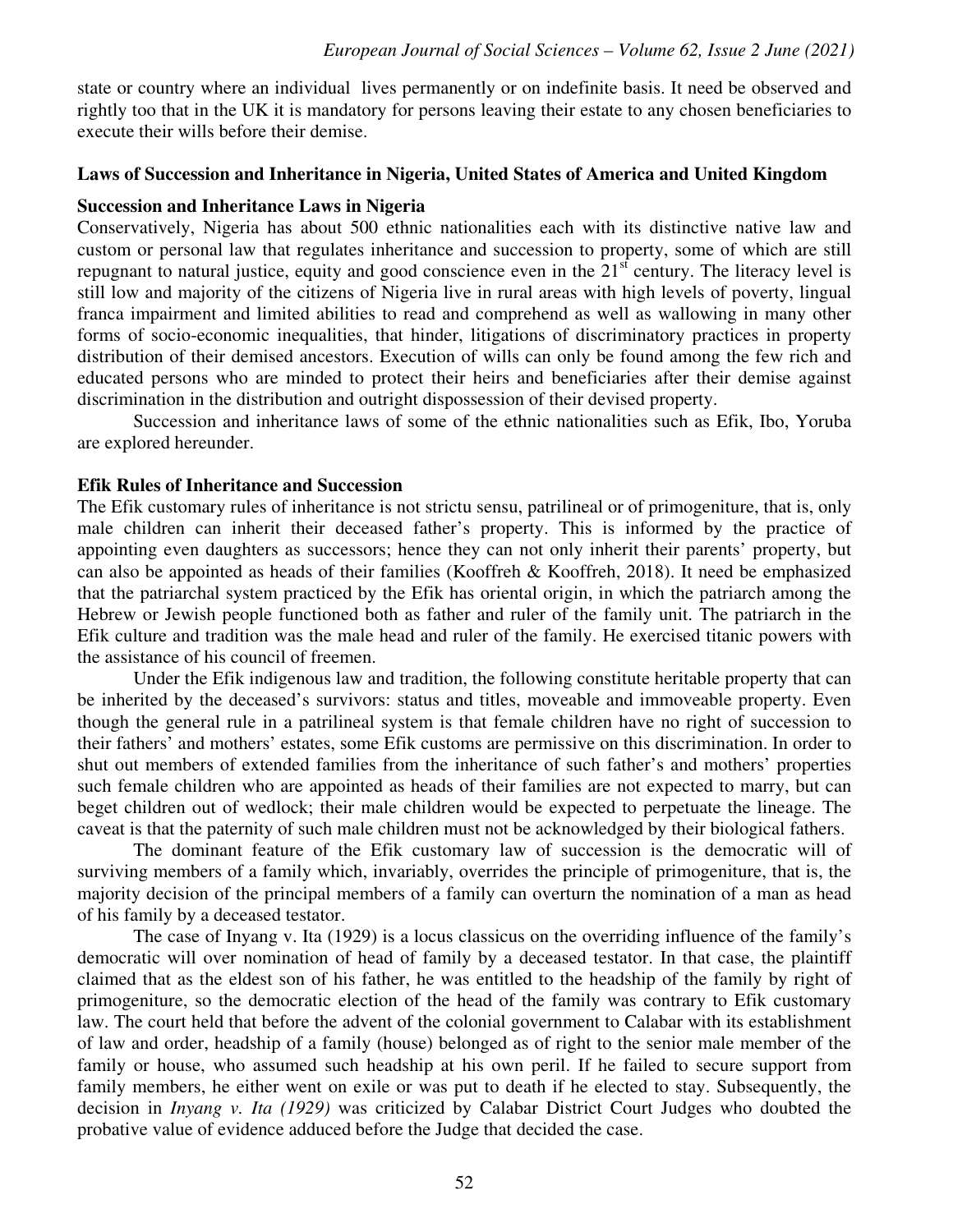- i) Inheritance by minors: Under the Efik customary law, minors are children from 0-12 years; they cannot directly inherit their father's property, but it is held in trust for him by an adult member of the family. Trusteeship in this context is rudimentary and should not be construed as the English trusteeship system. Children from 13-17 years, and from the age of majority may and can inherit directly.
- ii) Inheritance by women: Daughters as earlier adumbrated can inherit, but widows have no right of succession to their deceased husbands' estates. At best the widow can be allowed to stay in the family house, if she had children for her deceased husband as well as remains of good behavior. She has no maintenance allowance from the family, but is taken care of by her children.
- iii) Inheritance by illegitimate children: All children born out of wedlock under Efik custom whose paternity was acknowledged by their fathers before their demise are entitled to inherit their father's property. However, legitimate children disowned by their fathers while alive for grievous offences and those whom their fathers had returned the dowries paid on the heads of their mothers after divorce could be disentitled by custom to inherit their deceased fathers' properties: *Cobham v. Cohbam (1944)*.
- iv) Inheritance by adopted children/guardianship/stepchildren: Adoption of children is unknown to Efik custom, but guardianship and stepchildren are accepted. Step children and children under guardianship but not related to the head of a family, who exhibited good character and conduct while he was alive can inherit his property.
- v) Inheritance by strangers/former slaves: These may inherit property as a result of their long stay with a family, hence they acquire immunity as natives and receive protection from the family. The services rendered by them to the family must be commensurate with the immunity and protection they enjoy.

#### **Ibo Rules of Inheritance and Succession**

Although there may be slight variations in the rules of inheritance and succession amongst Ibo ethnic nationalities the dominant principle is primogeniture, that is, succession by the first male child, who is called the Okpala Or Diokpala (*Ngwo v. onyejera*, 1964). The primogeniture principle is strictly based on the patrilineal system. Hence on the demise of the deceased head or founder of the family the first male child assumes the position of the head of the family. He inherits his deceased father's dwelling house or "obi" and the immediate surrounding compound (*Nwatia v. Ububa,* 1965); *Ezeokafor v. Ubah*, 1975) and one distinct piece of land known as "aniisi obi". Other sons, however, inherit other lands and houses as a family unit. Females whether daughters or widows have no right of inheritance or succession under the Ibo Customary Law *(Ugbo Ma V Ibeneme*, 1967).

However, under the customary law of some parts of Idemili Local Government Area of Anambra State of Nigeria daughters whom the Nrachi Ceremony has been performed upon can inherit their deceased fathers' property. This exception applies only where a deceased man had only daughters but no son(s). To perpetuate the deceased man's bloodline one of the daughters would be persuaded not to marry, but to remain in the family with the hope that she would bear a male heir (Nwogugu, 1996). Even though the general Ibo Customary Law precludes daughters from the inheritance of their deceased father's property, they have the right of maintenance from proceeds on the property as well as a farmland to meet their farming needs until they marry or leave the family or die. (Nwogugu, 1996)

As adumbrated above, it is clear that women, illegitimate and adopted children, strangers and former slaves have no right of inheritance under Ibo Customary Law. It has however, been judicially settled that a widow has some limited rights to her deceased husband's estate (*Nzekwu v. Nzekwu*, 1989) and that the oli-ekpe custom in Ibo land which discriminates against women in relation to inheritance of land is repugnant to natural justice, equity and good conscience *(Mojekwu v Mojekwu*, 1997). In settling the widow's case the Supreme Court postulated the following doctrines of law: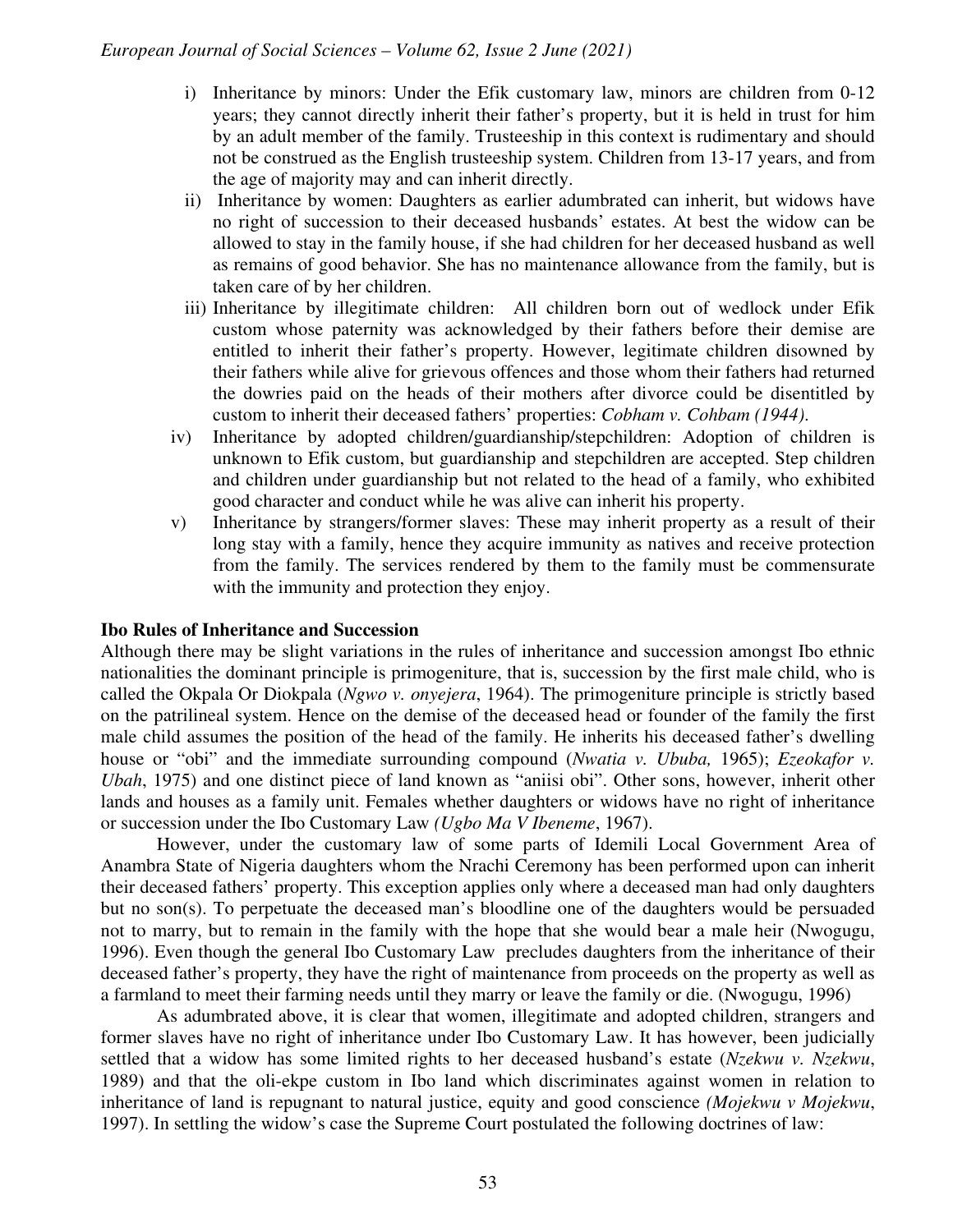- a) The Onitsha Native Law and tradition which stipulates that a widow with no a male child may deal with the property of her deceased husband but with the concurrent consent of her late husband's family is equitable.
- b) The widow cannot by passage of time assert the property as her own, even though she has the right to dwell in a building or part of it, but, however, based on her good conduct.
- c) A widow who elects to remain in the late husband's house is entitled to occupy the matrimonial home and a share of the late husband's farmland for cultivation as well as maintenance by her husband's family.
- d) In the event, where the widow is not maintained by her late husband's family, she can let part of the building to tenants so as to maintain herself. It need be stressed that the widow's stake in her deceased husband's home and acreage is only possessory as against proprietary, hence she lacks the right to discard of them at her absolute discretion.
- e) The Onitsha custom which grants right to the okpala to divide the property of his deceased father in the life time of the widow is barbaric and such uncivilized tradition are repugnant to natural justice, equity and good conscience and non permissible.

The Supreme Court has declared that Customary practices which dispossess a daughter from her father's property or from her husband's possessions are repugnant to natural justice, equity and good conscience and needs to be abolished *(Anekwe v. Nweke*, 2014). The Supreme Court's pronouncement laid a foundation for the future statutory regulation of all Nigerian Customs particularly those that are still repugnant to natural justice, equity and good conscience in the  $21<sup>st</sup>$ century; but who will bell the cat?

## **The Yoruba Rules of Inheritance and Succession**

Under the Yoruba Customary law of inheritance and succession only the deceased's children (both male and female) can inherit. Both legitimate male and female children share equally. However, the eldest male child or Dawodu, is automatically in control, management and trusteeship of their deceased father's estate. This general Yoruba Native Law and Custom on inheritance and succession was given judicial validation in Lewis v. Bankole (1908) which laid down Yoruba rules of succession thus:

- i) When the founder of a family dies, the eldest existing son called the Dawodu succeeds to head the family residence and manage the family affairs.
- ii) When the eldest son dies, the next eldest surviving child of the founder (either male or female) succeeds as head of the family.
- iii) All branches of the family or representatives in the family council (children of the various wives of the deceased) must be consulted and their consent obtained before the family's property can be alienated.
- iv) Division of the property amongst the children is in equal shares irrespective of the branches of the family.
- v) The deceased founder's grand children can only inherit after the demise of their parents.
- vi) The founder's compound or house is preserved for posterity.

There are two basic ways of sharing a deceased man's estate under the Yoruba Native Law and Custom, namely; per stirpes (or Idi Igi) and per capita (or Ori Ojori). In the matter of Danmole v. Dawodu (1958) succinctly explained these methods of sharing property of the deceased man under Yoruba Customary Law as follows:

- i) that Idi-Igi is a vital part of the Yoruba indigenous law and custom relating to the distribution of intestate's estate;
- ii) that idi-igi is the general method of sharing except where there is a dispute among the offspring of the intestate as to the extent into which the estate should be divided;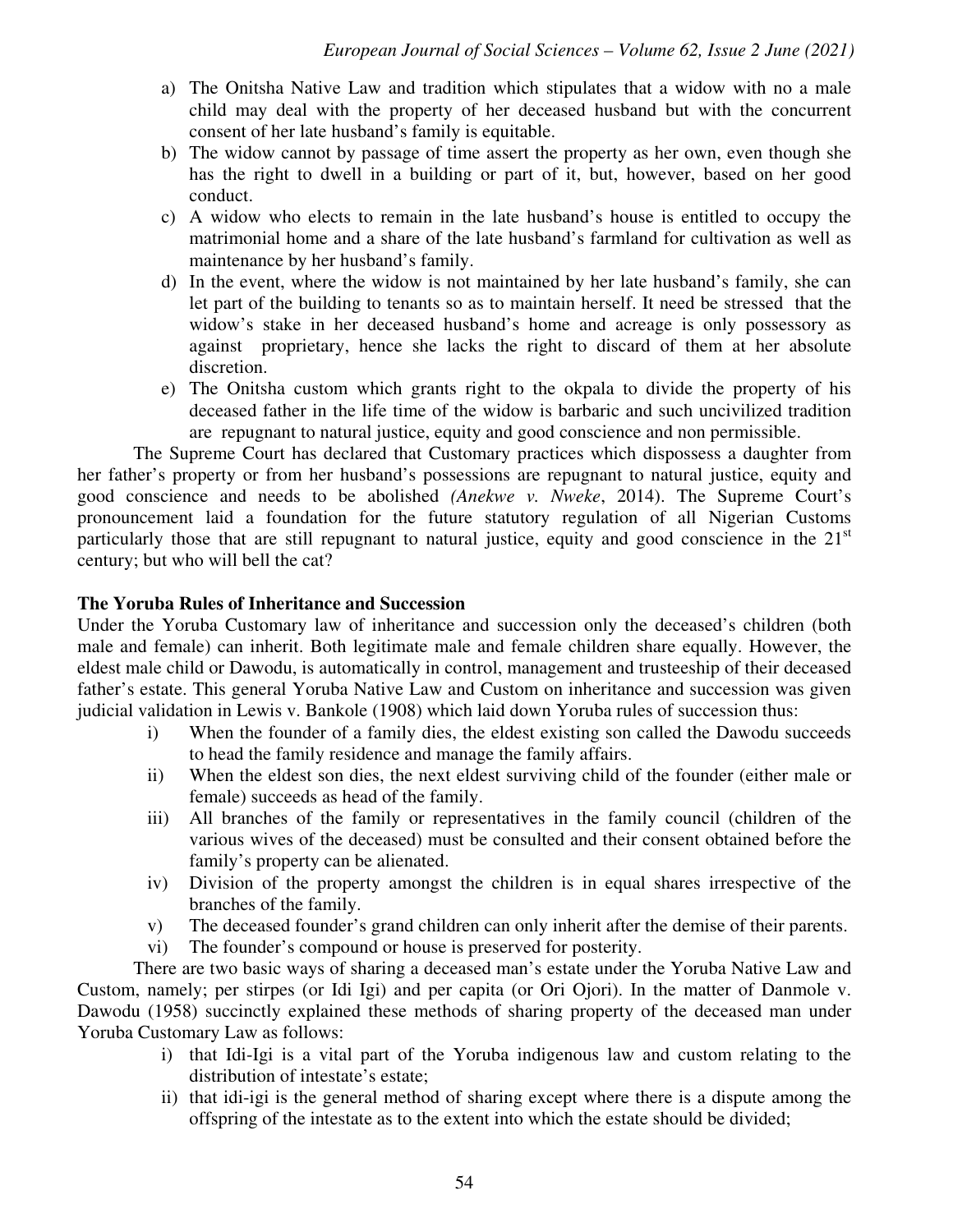- iii) that where there is such a disagreement, the head of the family authorized to decide should decide if ori-ojori should in the instant case to be used instead of Idi-Igi;
- iv) that Idi-Igi is in full force and adherence at the present time, and has not been abolished;
- v) That the decision of the head of the family over choice of method to be used in times of dispute prevails;
- vi) that ori-ojori is a comparatively modern manner of allocation used in times of expediency to avoid litigations.

It is pertinent to point out that the ancient Yoruba Native Law and Custom allowed collaterals to inherit a deceased man's property (Adedoyin v Simeon, 1929). In that case, the court formulated the following rules of distribution of a deceased man's estate as follows:

- i) if the deceased left siblings by the same mother, they have the right of succession to the segregation of the other relations.
- ii) Where there are no siblings by the same mother the parents are entitled, but usually the father would leave everything to the mother.
- iii) If the deceased is survived by only one parent, that parent takes everything.
- iv) Brothers and sisters of half-blood by the same father have no right of inheritance and succession despite that the property was inherited from their father. Collaterals can only inherit the deceased man's estate, if he died without children.

It is necessary to point out that under Nigerian customary law a husband cannot inherit his deceased wife's property. It is the children who inherit. If she died without children her siblings or parents would inherit. Under Nigerian Native Law and Custom wills are also used to transfer property from parents to children but such wills are nuncupative or made orally. For such wills to be legally valid, they must be witnessed by one or more family members.

#### **Rules of Inheritance and Succession in United Kingdom (UK)**

In Uk different inheritance rules regulate both moveable and immoveable property. While bequest of moveable property is administered by the law of the domicile of the testator or the country/state where the testator resides on permanent basis, inheritance of immoveable property is regulated by the law that applies at where the property is situated or lex situs. Contextually, immoveable property in UK consist of interests in land, mortgages etc. It need be stressed that succession or inheritance by intestacy in UK is statutorily regulated while that of testacy is governed by the will of the testator.

Bequest of immovable property is administered by the UK law of intestacy. The main laws that regulate inheritance of immoveable property are Administration of Estates Act 1925 (AEA) as amended, which sets out order of priority on intestacy in section 46 of the Act and Inheritance and Trustees' Powers Act 2014 (ITPA) which formulates rules for surviving spouses. Generally, if an individual dies intestate, the individual's moveable belongings will be inherited by the persons entitled under the law of the deceased's domicile at the time of death. Nonetheless, the succession to immoveable property of an intestate is administered by the law of the country where the immoveable property is to be found. For instance, if a Nigerian in UK dies intestate, and the individual has land or other possessions in UK, the UK law of intestacy will apply to that land and other property.

UK or Great Britain is a Multi-Unit state comprising of England, Wales, Scotland and Northern Ireland with different sources of law, inheritance laws also differ. In UK intestacy rules stipulate that:

> • If a person dies leaving a spouse but no issue the spouse is entitled to the entire residuary estate. Where there is a surviving spouse and children the spouse is entitled to only the "personal chattels" such as moveable possessions but not money of the deceased husband and a statutory legacy such as the ''Fixed Net Sum of £270,000 plus interest from the date of death of her deceased husband as contained in order 2020 of AEA 1925''. If there is a residuary estate it would be equally divided between the spouse and all the children on 50%-50% basis. Before the enactment of ITPA 2014, the spouse's 50% residue was held on a life interest trust for her. AEA 1925 also provides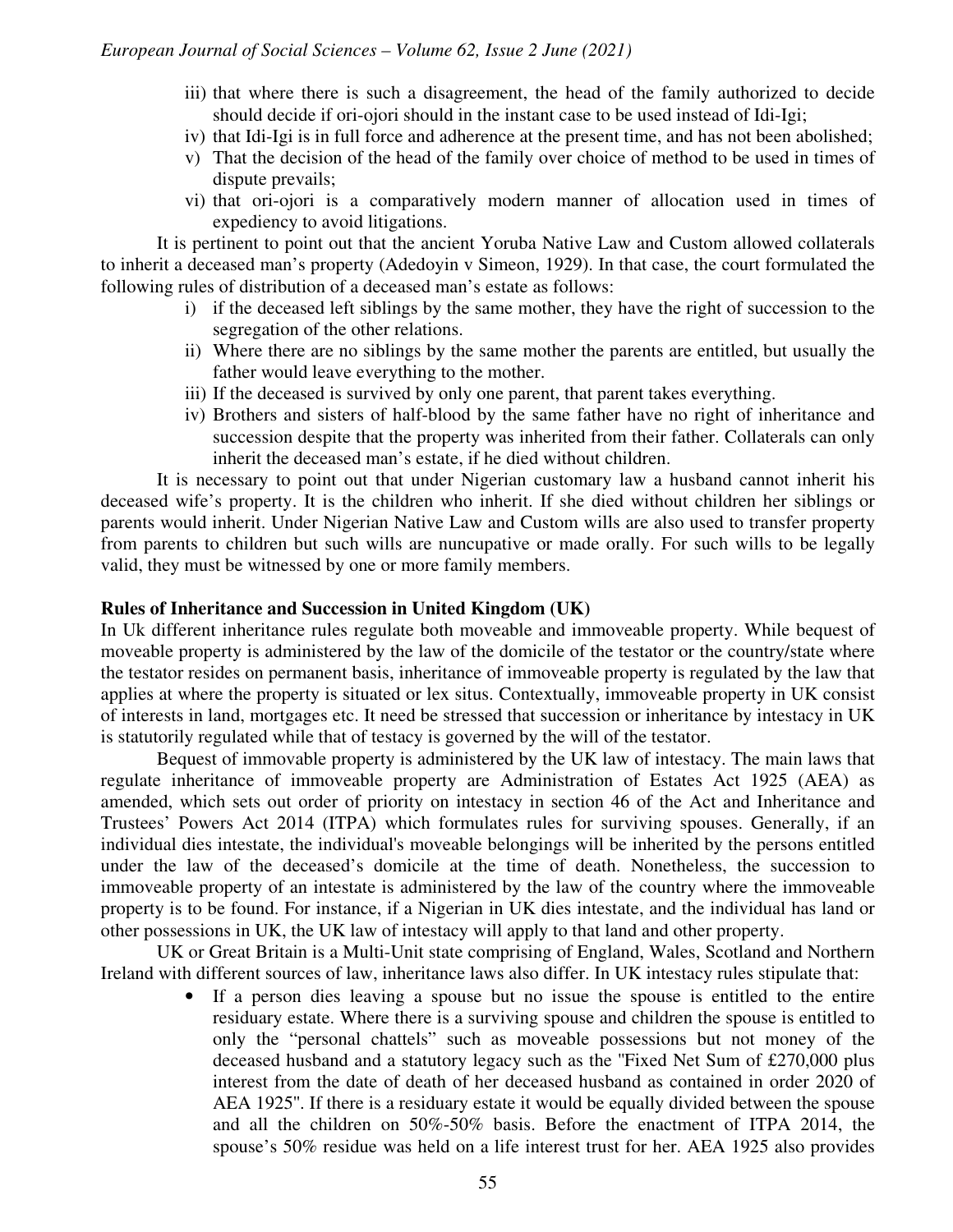for the "survivorship period" of 28 days in which the spouse cannot inherit, that is, if she dies within 28 days of the death of her husband, she cannot inherit.

The following will automatically inherit an intestate property, if there is no surviving spouse: Before the enactment of AEA 1925 the offspring of the dead used to take delivery of the property. Children here consist of illegitimate, legitimate and legitimated children, but excludes step-children and foster children. Children below 18 years also inherit, but their property is held under legal trusts for them until they attain the age of majority or 18 years. If they die before 18 years, their share of the estate is redistributed among other beneficiaries.

Parents of the deceased are entitled in equal shares if both are alive or solely to the surviving parent, if there are no children of the deceased. If the parents were not married when the intestate was conceived, the father will inherit, except the father is not mentioned on the birth official document or any record of birth of the deceased, a presumption that the father, and any person related to the intestate solely through their father, died before the intestate unless otherwise (ITPA, 2014).

If there are no surviving parents, siblings of the "whole blood" of the deceased will inherit, that is, siblings who share both parents. Where a sibling dies before the intestate leaving children behind, his/her children will benefit by sharing the deceased siblings entitlement. Siblings of "half blood" inherit, if there are no siblings of "whole blood". Where there are neither brothers or sisters of whole blood or half blood, grandparents of the deceased take delivery of equal shares of the property, and where there are no grandparents, aunts and uncles of the whole blood, their issues will be entitled to an equal share of the property. If there are no aunts or uncles of whole blood or their children, aunts or uncles of the half blood or their children, will be entitled to an equal share of the state.

Unclaimed estates are usually listed in the Gazette. These usually arise where there are no aunts or uncles of the half blood or their children who are entitled to the estate, hence the ''Crown Duchy of Landshire or Duke of Cornwall, will inherit such property which is regarded as ownerless property or bona vacantia''. The Treasury Solicitor deals with the estate on behalf of the Crown, Duchy or Duke. Generally, cohabitants or "common law spouses" are excluded under intestacy rules, as only married couples or those in a civil partnership are entitled to an estate. Strictly speaking, cohabitants could qualify as dependents in relation to a claim as stipulated by the ''inheritance (Provision for Family and Dependents) Act 1975 or IPFDA''. IPFDA has therefore expanded the maximum value of beneficiaries under intestacy to include ex- spouses, civil cronies and children regarded as children of the family or step-children. The ''co-habitation Rights Bill 2017-2019'' professes to take care of unmarried couples residing together in the future. The beneficiary who is responsible for the demise of the intestate is statutorily disentitled from benefiting from the estate as stipulated by the ''Estates of the Deceased Persons (Forfeiture Rule and Law of Succession) Act 2011''.

In both intestate and testate estate the family members of the deceased are allowed to rearrange the distribution of the estates by executing a legal document of family agreement, which must exclusively direct and record any redistribution of the property. It is submitted that all the beneficiaries entitled to the estate must concur to all amendments and have got to possess the capacity for such agreement. Other beneficiaries cannot alter the rights of a child or minor and an adult with mental incapacity except through a court order, which insists that the changes must be in the best interests of minors and mentally incapacitated adults.

In UK and Wales which have the same testacy and intestacy rules there is no "forced heirship" so a person can freely give away his/her property during his/her life time. It need, however, be noted that there is no jointly-owned matrimonial or community property under the UK inheritance law since the enactment of the Married Women's Property Act 1882 which revolutionized the property rights of women in UK. In UK inheritance law a husband is entitled to benefit from the estate of the deceased spouse, for the protection he gave to her as well as taking care of her welfare during her lifetime. A beneficiary can disclaim his/her inheritance in which case he/her is legally treated as if he/she died before the intestate.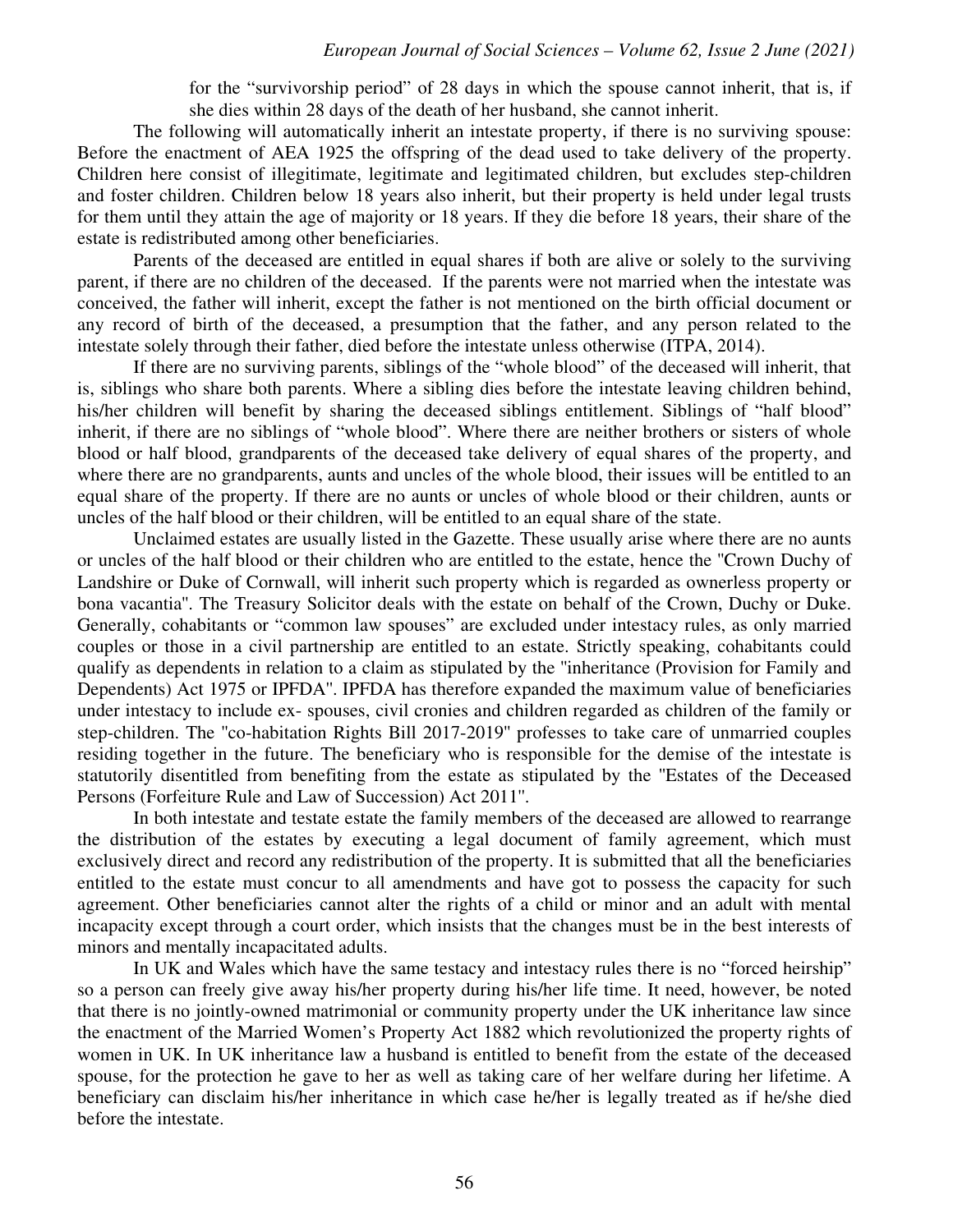| Spouse/partner and        | Spouse/partnership but no      | Children but no             | Neither spouse/partner nor   |
|---------------------------|--------------------------------|-----------------------------|------------------------------|
| children                  | children                       | spouse/partner              | children                     |
| Spouse inherits family    | Spouse/partner receives up     | Reminder of estate in equal | 50% to parents and 50% to    |
| home up to value of       | to £473,000. In Northern       | shares or grandchildren, if | siblings or 100% to either   |
| £473,000. If the worth is | Ireland, the spouse gets the   | deceased. In Northern       | group. If no survivors from  |
| higher, it may need, it   | first $£25,000$ then remainder | Ireland whole estate is     | other groups. Passed to      |
| may need to be sold in    | is shared 50/50 between her    | distributed equally between | aunts/uncles, grandparents,  |
| Northern, it is £250,000  | and parents or surviving       | children or grand children  | great ground aunts/uncles or |
| free of tax               | parents or siblings            | etc                         | more distant relatives if no |
|                           |                                |                             | parents or siblings          |
| Spouse/partner furniture  | Spouse/partner receives up     |                             |                              |
| up to the value of        | to £29,000                     |                             |                              |
| £29,000                   |                                |                             |                              |
| Spouse/partner receives   | Spouse/partner receives up     |                             |                              |
| £50,000 in finances       | to £89,000 in finances         |                             |                              |
| Spouse receives one-      | Spouse/partner receives 50%    |                             |                              |
| third of the net          | of the net moveable estate     |                             |                              |
| moveable estate in legal  |                                |                             |                              |
| rights one-third to       |                                |                             |                              |
| children also.            |                                |                             |                              |

Intestacy rules in Scotland and Northern Ireland are depicted in the format below:

The succession (Scotland) Act 1964 regulates intestate inheritance in Scotland. In Scotland and Northern Ireland, a surviving partner or cohabitant who was not married or in a civil partnership with the deceased has no automatic right to inherit the deceased estate. Their inheritance laws appear to be more democratic in pecuniary provisions than that of UK and Wales which appears to be too rigid and dogmatic.

It is settled that in UK, Wales, Scotland and Northern Ireland estates under testate are distributed through the execution of wills by testators. The formalities of the drawing up and implementation of such wills must comply with statutory requirements, so that they would be easily admitted to probate. Such statutory requirements include domicile of the testator, testamentary capacity. Will can be executed by a testator to distribute his/her moveable and immoveable property located in the UK to his/her chosen beneficiaries. Dependents who are not effectively provided for under the will can apply to the court to claim reasonable provision for maintenance from the property such as income payments are for life or lumpsum. It is noted that the drafting and execution of wills is regulated by The Wills Act 1883.

#### **Rules of Inheritance and Succession in United States of America (USA)**

Rules of inheritance in USA vary according to the category of the state. States are classified into common law states (all other states except) and community property states such as Arizona, California, Idaho, Louisiana, Alaska Nevada, New Mexico, Texas, Washington and Wisconsin whose inheritance laws are derived from civil law.

> i) Spouses: In common law states generally, their inheritance laws do not disinherit the surviving spouse, as such a spouse claims one-third of the deceased spouse's estate, whether both spouses did or did not own the property jointly. In community property states (that is, property acquired by either spouse during marriage) the surviving spouse claims one-half of the marital property. However, separate interest in property acquired by a spouse through inheritance or gift, property acquired prior to marriage and an agreement between the spouses to keep the property separate from the marriage community are exceptions. It is submitted that each state in USA has enacted its inheritance and testacy legislations which make spouses statutory heirs. In USA marital status automatically confers the right of inheritance of deceased husband's/wife's estate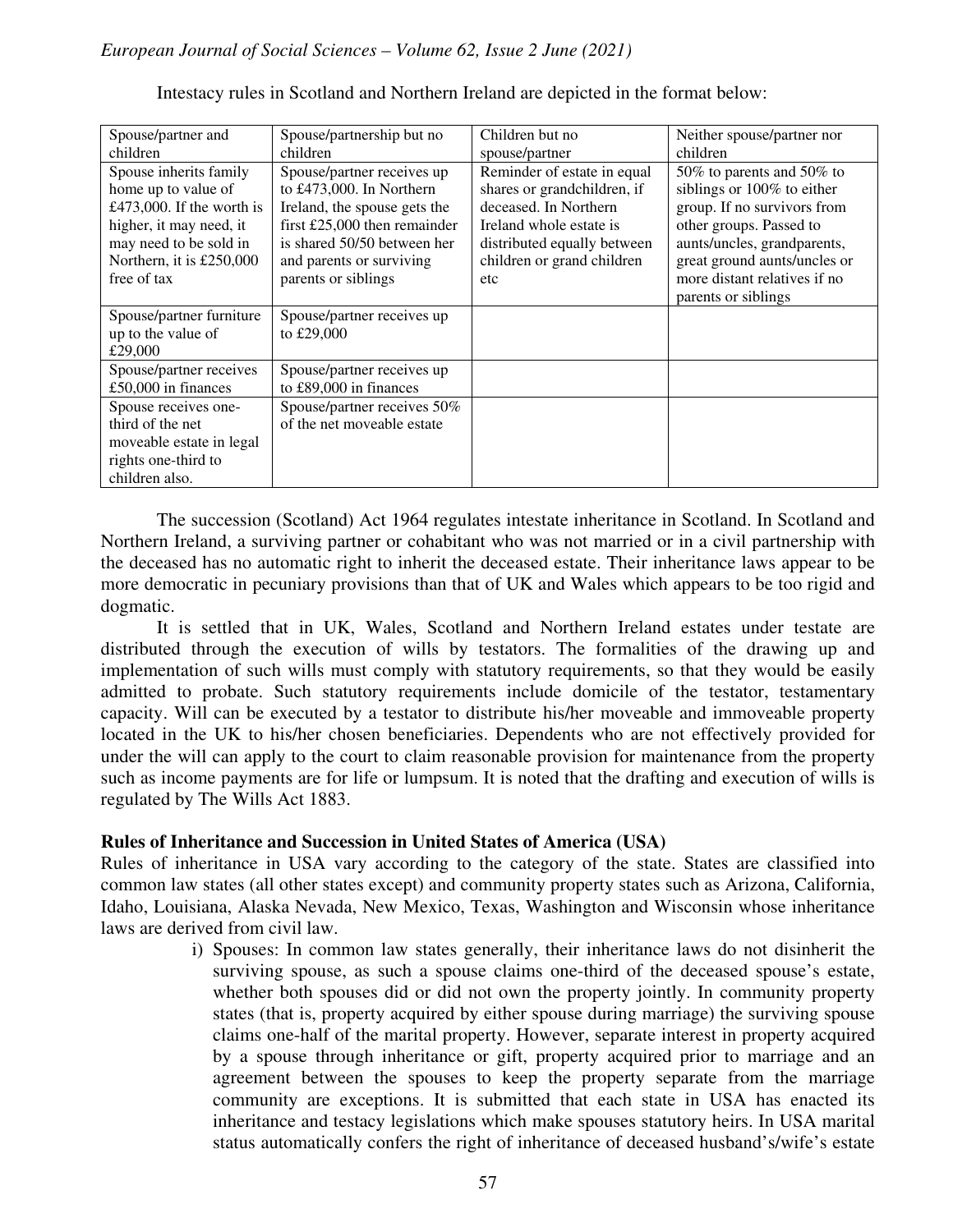on the surviving spouse. Such a right is not conferred by contract, conveyance or other legal acts of the surviving spouse. The position of a living spouse as a statutory heir is mainly conferred by statutes. Most states have put an end the common law doctrine of dower or fixed interest in landed property belonging to the deceased husband at the time of marriage. The wife could not inherit the fixed interest in landed property belonging to her husband until his demise. The contemporary position is that states have statutorily replaced the Dower with legislations which now allow surviving widows to take elective share or one-third in her deceased husband's estate as stipulated by statute. The implication of the widow's right of election is that she can either decide between the non-compulsory share (or her share under the laws of intestacy) or as stipulated under the deceased husband's will or either share which is larger.

Before the year 2000 surviving husbands had an inheritance by curtesy in their wives' real property to which they were completely entitled upon their death. Many states' jurisdictions have abolished this practice and have enacted legislations that have modified husband's rights of bequest, which relates only to properties that their wives held or possessed up until her death. Remarriage by either husband or wife does not affect a surviving spouses rights of inheritance. The following acts of spouses can affect their rights of inheritance (a) waiver through antenuptial agreement which relinquishes the living spouse's right of bequest (b) express postnuptial agreement which is validated by the manifestation of a clear and clearly identifiable intent to dispense with such rights; it must be sustained by a valid and valuable consideration, it must be free and fair, just and impartial in its stipulations and devoid of deception and dishonesty. (c) separation agreement can affect a spouse's rights of inheritance in its provision for the mutual release of rights of each spouse in the other's estate. Separation agreement can either be express or implied (d) property settlement agreement dictated by divorce cannot affect a spouse's rights of bequest particularly where the decree absolute for divorce was not granted by the court before the death of the deceased spouse. Even an accord between spouses which contemplates their future divorce and in which specific items of property would be held by each of them disjointedly cannot affect their rights of inheritance. Finally, agreement for divorce between husband and wife that is tainted by lack of knowledge or error in relation to his or her lawful rights is not a bar to their rights of inheritance.

Rights of inheritance can be forfeited by a surviving spouse under the following circumstances: abandonment, adultery, non-support, murder of spouse, divorce and bigamous marriage. Generally, a living spouse's misdemeanors either civil or criminal will not constitute a hindrance to his or her right of bequest of a deceased spouse's possessions. Many states have made laws of inheritance that preclude surviving spouses who are guilty of abandonment, adultery, non-support, murder of spouse and bigamous marriage from inheriting their deceased spouses' estate, while other states do not bar them. Forfeiture of rights of inheritance is grounded on abandonment, a conduct, by a surviving spouse that is deliberated, unjustified and continuous as provided by law. In some states their legislations bar a spouse who murders his/her wife or husband from inheriting his/her deceased spouse's property. Murder can either be intentional (which constitutes a strict bar) or occurs by negligence, accident or insanity which do not constitute a bar to inheritance by a surviving spouse. Differences in treatment of bigamous marriage and divorce depends on the legislations of the various states.

ii) Children's Rights Of Inheritance: Apart from the inheritance rights of a surviving spouse who must at all material times take his or her legal share first, the children have superior rights of inheritance over parents, brothers, sisters, nephews, nieces as well as collateral family members of the dead spouse. This is explicable by the fact that children must take the reminder of the state which is allotted to them in equal shares or portions as stipulated by the law of descent and allotment.

Brothers, sisters, nephews and nieces can only inherit, if there are no surviving spouse, children, parents and grandchildren of the deceased spouse. As a general rule, paternal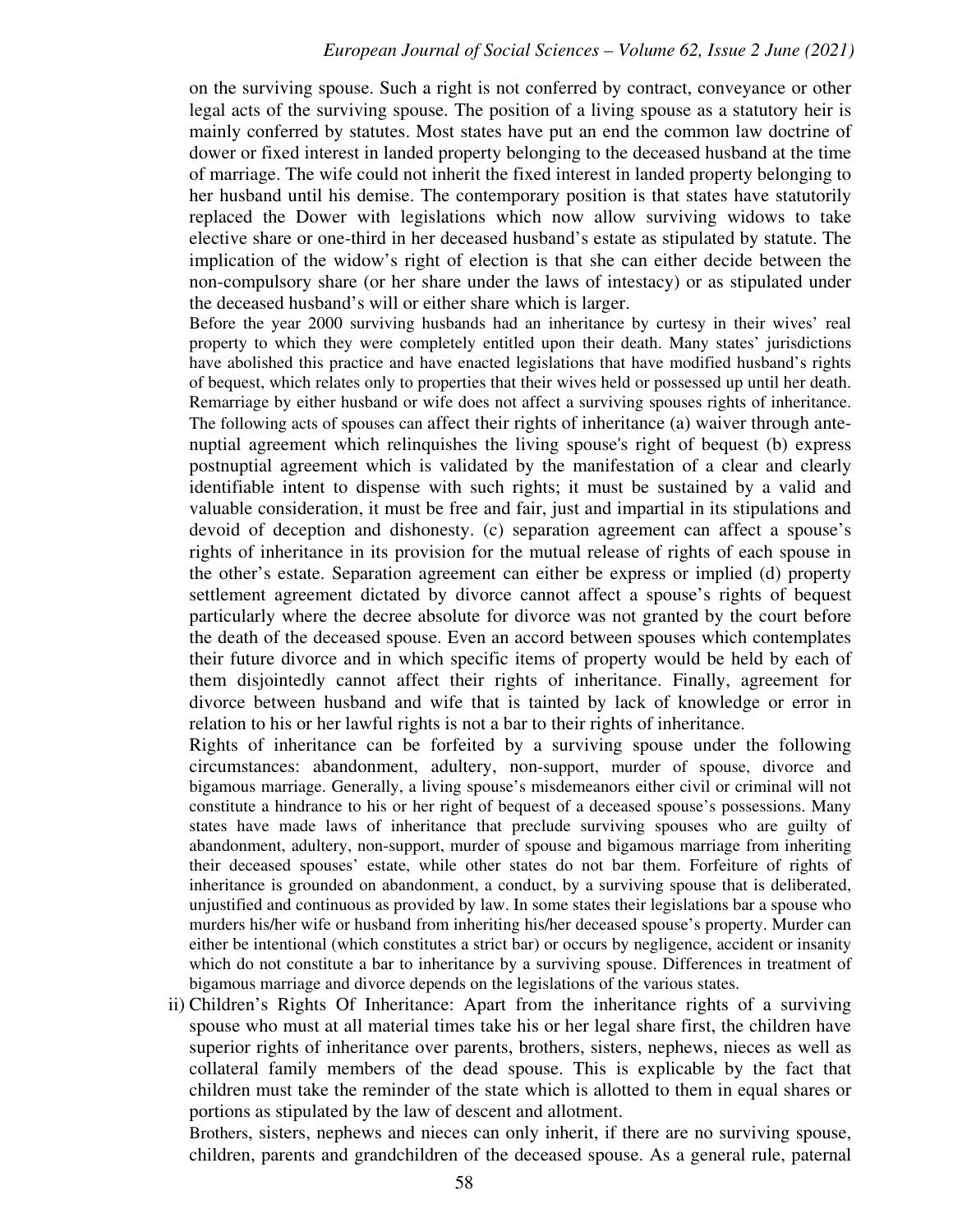and maternal grandparents share equally in the estate of intestate, if they are next-of-kin to the deceased. States' statutory provisions vary in this aspect of intestate. For instance, some States legislations stipulate that where the estate descended to the intestate from his or her father, the estate should be inherited by the fatherly grandparent leaving out of the motherly grandparent.

iii) Inheritance Rights Of Illegitimate And Step Children: An illegitimate child is a child born to parents/friends who are not married to each other at the time of the child's birth. The subsequent marriage between the parents/friends doe not legitimize the paternity of the child. In Nigeria the act of legitimization of such a child's paternity is the acknowledgement of the father's paternity over him while alive. In the USA before  $20<sup>th</sup>$ Century illegitimate children were not granted the right to inheritance of the parents' estates, because they had no legal status in the society. This is reminiscent of the common law which denies illegitimate children rights of inheritance because they are not legal children of either parent.

The turning point in the inheritance rights of illegitimate children in USA can be traced to the large increase in the number of unwed couples with children in the  $20<sup>th</sup>$  century and the USA Supreme Court's pronouncements in the case of Levy v. Louisiana (1968) and Trimble v. Gordon (1977). In these cases the Supreme Court while quoting the USA constitution's Equal Protection clause ruled that a state law that denies a child born out of wedlock inheritance right to his/her father's estate is unconstitutional. It need be stressed that these cases only granted limited rights of inheritance to illegitimate children.

It is, however, gratifying to note that today every state in USA has amended its inheritance laws which now entitle illegitimate children to the inheritance of either parent's estate. The conditions precedent to such inheritance are that:

- a. paternity must be established by the father during his life time through his legal acknowledgement
- b. proof of paternity in court through documentation of a subsequent marriage to the child's mother
- c. positive DNA match after the father's death
- d. Provisions of uniform probate code/uniform parentage Acts.

As a general rule stepchildren are not included in the definition of children under intestate succession laws particularly in the state of California. Stepchildren are described as children of blended families. Nevertheless, under California's 1985 intestate succession law step children can inherit under the following exceptional situations:

- a) The relationship between the stepchild and stepparent started when the former was still very young and impressionable, and this relationship subsisted throughout their lifetimes.
- b) The stepparent intended to adopt the stepchild but was confronted with legal challenges such as pushback from the child's other biological parent. These conditions must be conjunctively proved by the stepchild to enable him/her lay claim to the inheritance of his/her deceased stepparent's estate. Besides intestate succession laws, testate succession in USA can be through execution of wills, trust, joint ownership device or estate planning device as regulated by Estate Planning legislations.

#### **Comparative Analysis of Inheritance of Property Legislations**

Taking a cursory look at the development of intestate legislations in USA and UK, one garners that they passed through a long road to maturity or advancement. The periods of the laws of inheritance and succession in USA can be categorized into the colonial period, post revolutionary period, 19<sup>th</sup> century and 20<sup>th</sup> century. During the colonial period the colonies adopted the English law of inheritance as depicted under common law. However, some of the colonies also passed legislations to alter common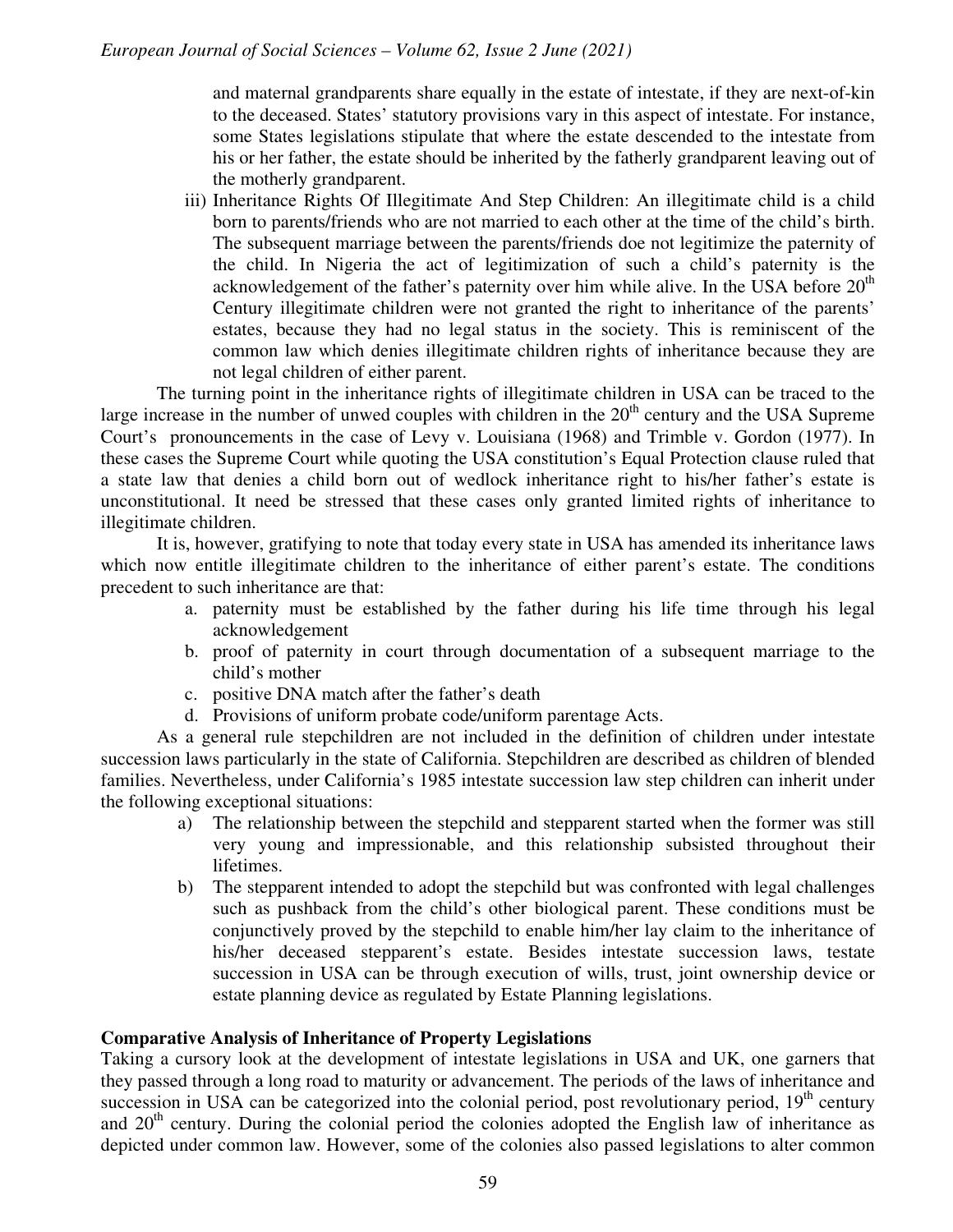law treatment of inheritance of land, kin succession and limitations on testamentary freedom. Most colonies out rightly rejected the English doctrine of primogeniture but instead passed laws which allowed younger children to inherit from their parents' estates. Widows were granted rights to personality.

During the post revolutionary period, most states codified common law doctrines on intestate succession through enactment of legislations which made some changes to English law and procedure. Most states passed laws which enabled widows to receive cash sums instead of dower in their husbands' lands; the inheritance rights of illegitimate children were also addressed by their legislations. In the  $19<sup>th</sup>$  century the distinctive practices in relation to inheritance laws and rights became discernable between the common law states and community - property states which derived their inheritance laws from civil law. The distractive feature of this period is the passing of legislations by most states which gave married women instead of their husbands ownership and control over all personal and real property either before or during marriage. Other features are the granting of equal intestacy shares to spouses, replacement of widows' and widowers' lifetime tenure in realty with feesimple, abolition of dower and curtesy and absolute ownership.

In the  $20<sup>th</sup>$  century intestacy legislations were amended to treat spouses relatively more favourably than children and other relatives. Fifteen states have, however, retained dower through statutory provisions which generously allow widows to take fee interest instead of life interest. The present state inheritance laws in USA indicates that hardly two states that can be found to be exactly alike. There exist in reality fifty different schemes most of which, when analyzed are not built upon a single adequate interest that is given to the surviving spouse, but instead she/he is given a bit of homestead, a bit of widow's allowance, and in addition a bit of dower or some statutory substitute (Acosta, 2014). In the UK the dominant doctrine of intestate succession was primogeniture as practiced under common law. Until the enactment of the Married Women's Property Act of 1870, women who possessed property of any kind were required to give up all rights to it to their husbands on marriage. The Married Women's Property Act 1882 therefore altered the property rights of married women while the 1922 Law of Property Act granted rights to both husband and wife to inherit each other's property, and equal rights to inherit the property of intestate children.

Before 1925 when a new property legislation made easy England's outdated legal regimes on real possessions, the law of intestate primogeniture was statutorily practiced. Under this doctrine only the oldest son has legitimate right over real possessions whereas daughters were limited to inherit real property, if there was no male heir. Divorced females could not inherit marital property. Today intestate legislations have been passed which have clearly streamlined the distribution of intestate property of the deceased spouse to the surviving spouse, children, parents, relations and other collaterals.

In Nigeria intestacy is predominantly still governed by native law and customs which are discriminatory and repugnant to natural justice, equity and good conscience. Apart from Yoruba ethnic group, daughters cannot inherit intestate property. Widows cannot inherit their deceased husbands' property but are given limited right to possession only. Husbands cannot inherit their deceased wives' property. Nigeria has not, like USA and UK modified its intestate customs and unwritten laws into enacted legislations, hence the development of the Nigerian legal system in this aspect appears to be in a state of flux. We are in the 21<sup>st</sup> century which is a digital age, so Nigeria does not need to spend hundreds of years as USA and UK to develop its intestacy laws. It should urgently take a cue from both countries.

Discriminatory practices in intestacy distribution of property amongst statutory heirs have to a large extent been abolished in USA and UK whereas in Nigeria such practices are still prevalent amongst the ethnic nationalities inspite of Constitutional and International treaty provisions that ban such discriminately practices. Women, illegitimate children, strangers, husbands etc are evidently discriminated against in intestacy distribution of property inspite of the constitutional provision for the right to freedom from discrimination in section 42(1) of the 1999 constitution (as amended). It is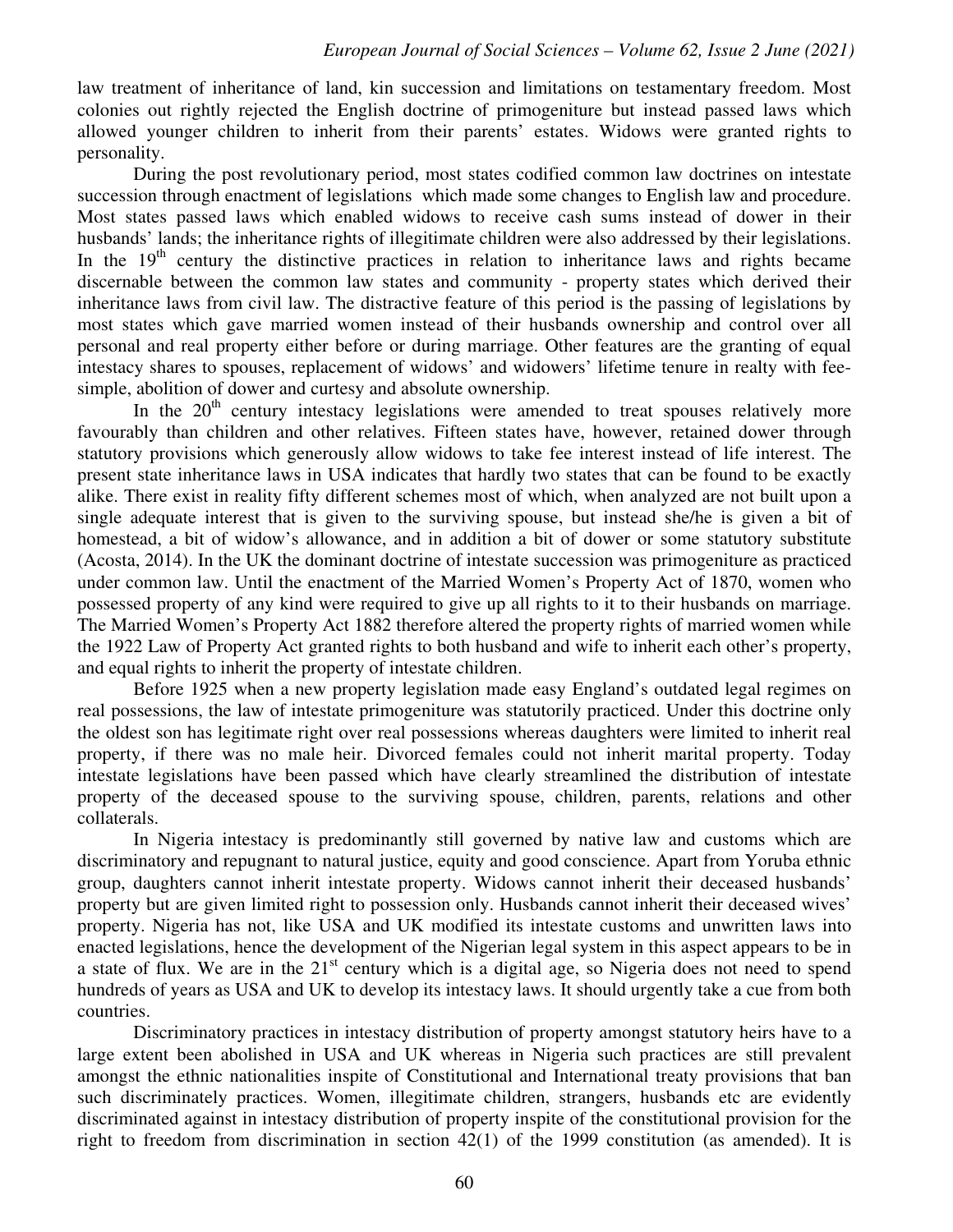submitted that Native law and custom as practiced by ethnic nationalities in Nigeria have become obsolete and outdated in the 21<sup>st</sup> century that has globalized the world. The USA and UK societies are advanced in science, technology and education, hence most of their citizens are litigation-driven. Obversely, Nigeria is still bedeviled with high illiteracy rate with concomitant consequences for litigations. Litigations in Nigeria are not common because of the following factors: poverty, high illiteracy rate and ignorance, culture and traditions etc. Intestate succession in USA, UK and Nigeria are markedly influenced by the nature of property ownership. In USA and UK individual ownership of real property holds sway. The sociological concept of individualism which is practiced in these countries gave rise to individual ownership of real property.

In Nigeria the primordial community, village and family ownership of real property still exists till today. Individuals only have possessory rights over community, village and family and real property. The head of the community, village and family only holds real property in trust for himself and other members of the community, village and family. He accounts for all dealings on the real property to other members of the community, village and family. Communal, village and family ownership of real property is informed by the pristine concept of communalism that is endemic to African societies.

The UK practice of assigning specific monetary amounts to spouses, children of the intestate is defective. Assignment of intestate estate to beneficiaries should be done in percentages to avert shortages and problems. The Nigerian intestate practice which is still rooted in Native law and custom has become anachronistic in the 21<sup>st</sup> century because of its discriminatory nature. The USA intestate is fraught with permissiveness because it enables some beneficiaries to reap where they did not sow, for instance, in some, if not all the states, their statutes grant inheritance rights to divorced spouses.

The customary rule of primogeniture in Nigeria is unconstitutional because it excludes women from inheritance on the basis of gender. It is reinforced by the past disadvantage patterns foisted on a vulnerable group by the society which holds sway the ancient notions of patriarchy. It is therefore contrary to the Nigerian constitutional provisions of equality amongst all Nigerian citizens and the right of women to dignity. It subjects women to the exorable position of minority and control by men because of their sex and gender, inspite of Married Women's Property Act 1882 which has evolved new kinds of economic activities for women, introduced different forms of property and family arrangements for men and women, and changed values concerning gender roles in society. The resultant effect of the perpetuation of primogeniture rule is that the rule has been formalized and fossilized. The Nigerian constitutional provision against discrimination on the ground of birth also extends to illegitimate children. The customary rule of primogeniture also offends constitutional provisions on the right to dignity as it denies them the right to inherit from their deceased fathers estate. It is submitted that these customary law limitations imposed on women and illegitimate children which deny them the right to intestate inheritance are unreasonable and unjustifiable in a democratic society like Nigeria whose constitutional purpose is to promote good government and welfare of all persons in Nigeria on the principles of freedom, equality and justice.

In the US the intestate system is not satisfactory because of the multiplicity of schemes which tend to diminish surviving spouses interest to a homestead, an allowance and a bit of dower which has supposedly been abolished by legislations. Besides, it does not specify inheritance in relation to personal and real properties as UK does. Intestate in some states encourages crimes such as murder and bigamy. some bigamous spouses and murderers are allowed to inherit.

#### **Recommendations**

It is recommended that Nigeria should urgently embark on judicial and legal development of the various customary laws of not only those affecting intestacy but also all the extant customary rules. This will mean enacting them into legislations thus enhancing their certainty through the legal reforms. One of these methods can be adopted, namely, codification, official declarations and restatement.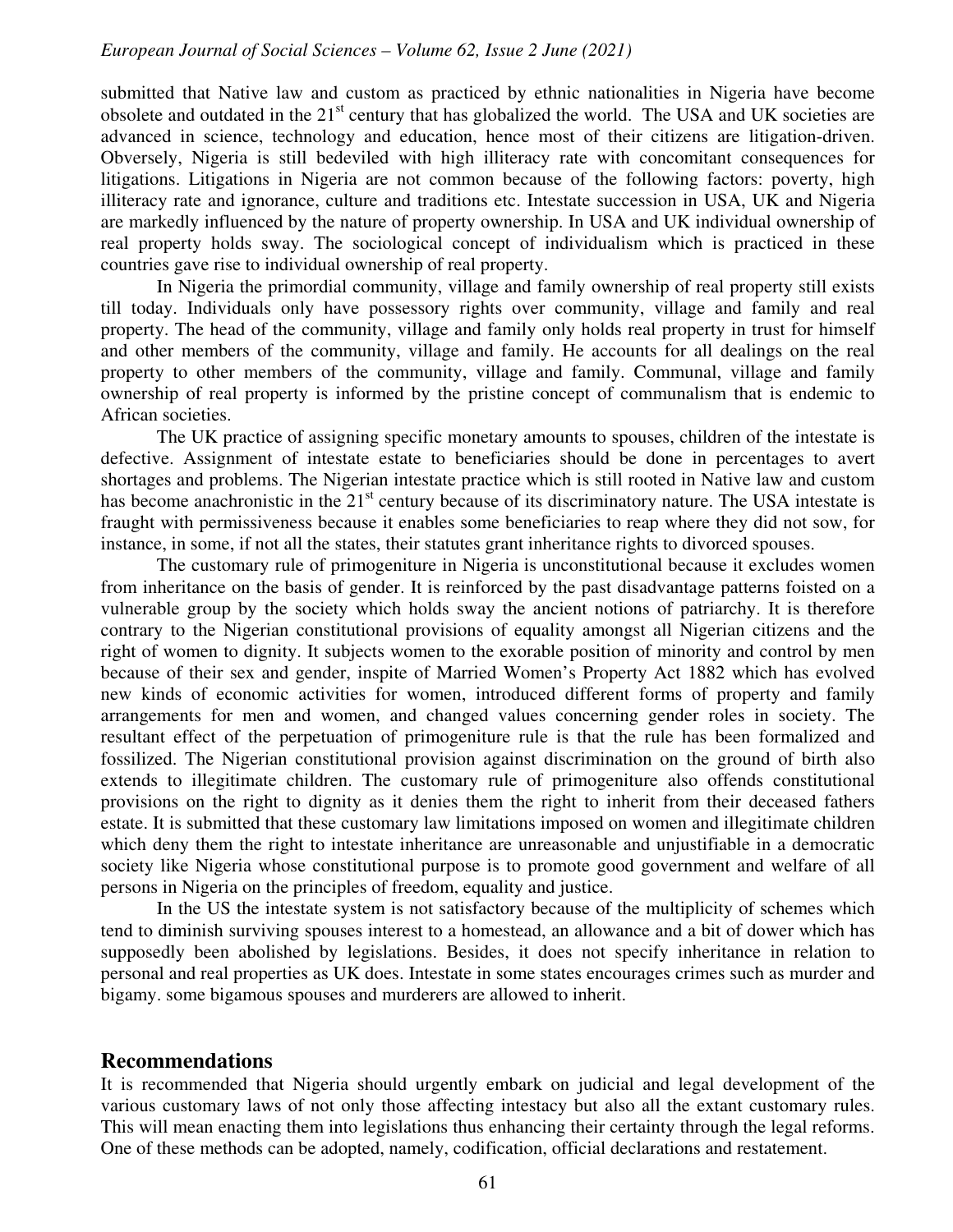Salmond (1966) defines codification as the reduction of the whole corpus juris of subject matter as far as practicable to the form of enacted law. It is used to update the law, remove uncertainties and the controversies of case law in a legal system or establish a new legal order in the era of modernization. It is undoubtedly one way of forging uniformity of laws in a plural society (Woodman, 1984) such as Nigeria. Codification brings the law closer to the ordinary educated man (Bennett & Vermeulen, 1980). For the codification of Nigerian customary law to be effective, it must be comprehensive and contain the rules and principles that regulate one area of law in the various ethnic nationalities. Besides, enacted law possesses many advantages. Enacting the different Nigerian customary rules will elicit technical improvement, certainty, uniformity and simplification of this unwritten aspect of Nigerian law.

Official declarations of customary law is the means of gradually reducing customary law into writing. Official declarations have been judicially made in some Nigerian cases on chieftaincy matters such as Adefulu V Oyesile (1989) 5 NWLR (pt 122) pp 377 & 422. Official declarations of customary law have been statutorily formalized in the South West and Northern Nigeria through section 4 of the Chiefs Law, CAP 25 Laws of Oyo State and section 49 of the Native Authority Law, CAP 77 laws of Northern Nigeria. These laws direct local councils to make declarations of customary laws governing the choosing of recognized persons who should hold chieftaincy titles in Oyo State, and declarations on customary laws on marriage and other matters connected therewith in the North.

The third method is restatement of Nigerian customary laws. Restatement usually graduates into codification. It has been defined as "the rearrangement in an improved form, statement for a characteristically complex law, in an authoritative manner, with a practice purpose in view but lacking the force of law" (Marshall, 1971). Restatement is only suitable for use in only homogenous societies like Kenya and Tanzania. Nigeria is heterogeneous, so codification rather restatement is suitable and relevant to its social reform and foundation of a new socio-legal order as canvassed in this article. Many African States have used the restatement of their customary laws through the Restatement of African Law Project (RALP).

Inspite of arguments against codification by some writers such as Allot (1970) who asserts that codification hinders the growth of customary law, through ossification etc. It is canvassed in this article that Nigeria should use it urgently to enact its various customary laws into statutes. The legal and judicial implication of this recommendation is that only lawyers will be appointed as presidents and members of Customary Courts in Nigeria. Besides, discrimination against women and illegitimate children will be taken care of. In the US, states that are too permissive to statutorily empower criminals who murder their spouses and those who practice bigamy to inherit from their deceased spouses' estates, should amend such obnoxious and vexatious legislations to disentitle them from such inheritance. UK should amend its intestacy legislations and provide for percentages in inheritance by spouses and children in relation to personal estates of deceased spouses. Codification of Nigerian customary laws into written legislations will obviously enlarge the corpus of Nigerian statutes. The queries are whether the extant weak enforcement machinery for Nigerian legislations will cope with the enlarged corpus juris. Currently, enforcement of legislations in Nigeria is plagued with many challenges such as the use of reactive instead of the proactive and collective participatory approach to enforce laws. While the reactive approach is not a suitable prerequisite for enforcing legislations in the 21<sup>st</sup> century, the proactive and collective participatory approach has increasingly become more suitable because of its adequacy. Other challenges endemic corruption of both leadership and citizenry, inadequate skilled and trained staff, lack of political will be leaders who are themselves nontransformational and weak in nature, non-deterrent statutory penalties, weak judicial system, lack of government commitment, insecurity, inadequate funding, lack of awareness, illiteracy and poverty, cultural and legal factors, non-preparedness of Nigerian legislations for emerging risks and technologies etc. It is submitted to the Nigerian leadership, citizens and institutions require urgent and comprehensive or holistic overhaul to cope with an enlarged corpus juris as well as a change in the socio-legal order to meet up with economic, social, political and legal modernization.